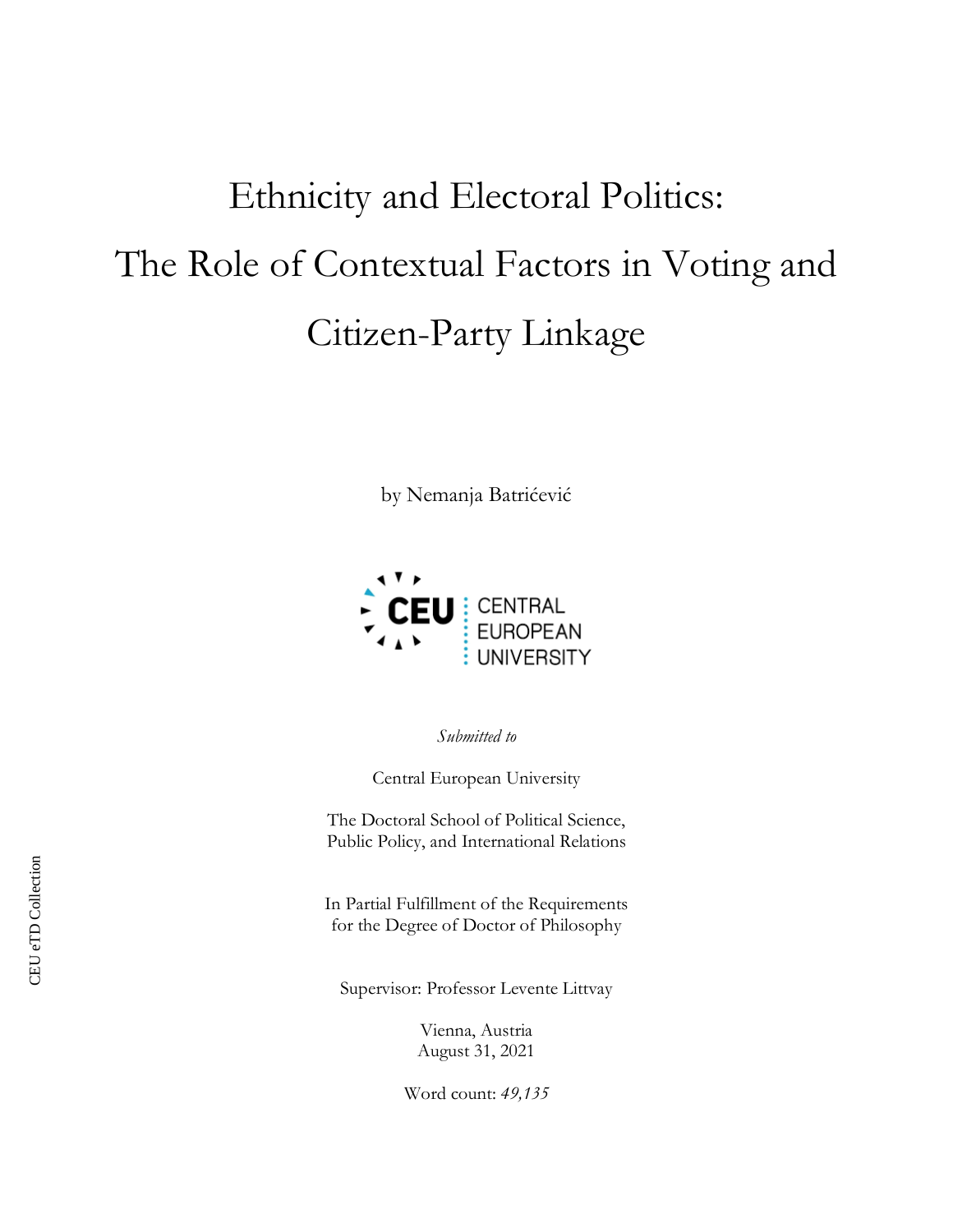## Declaration

I, the undersigned Nemanja Batrićević candidate for the degree of Doctor of Philosophy at Central European University Doctoral School of Political Science, Public Policy, and International Relations, declare herewith that the present thesis, apart from Chapter 3, is exclusively my own work, based on my research and only such external information as properly credited in notes and bibliography. Chapter 3 is co-authored with Olivera Komar, associate professor at the Department of Political Science, University of Montenegro. I declare that no unidentified and illegitimate use was made of work of others, and no part the thesis infringes on any person's or institution's copyright. I also declare that no part the thesis has been submitted in this form to any other institution of higher education for an academic degree.

August 31, 2021

Nemanja Batrićević

\_\_\_\_\_\_\_\_\_\_\_\_\_\_\_\_\_\_\_\_\_\_\_\_\_\_\_\_\_\_\_\_\_\_\_\_\_ Signature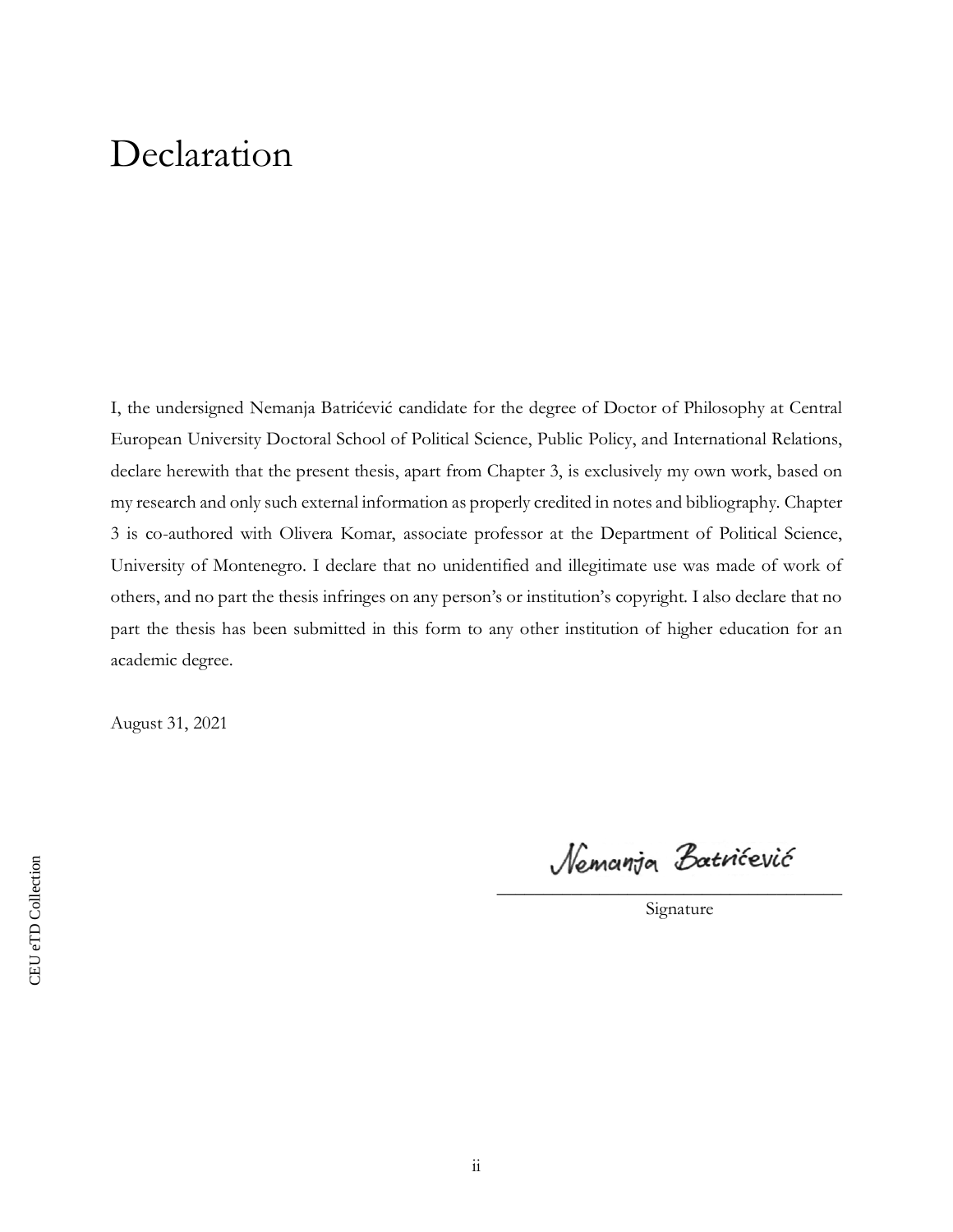### Acknowledgments

Above all I am grateful to my supervisor, Levente Littvay, for guidance and protection from my own bad ideas. Without his trust and support during my long stay at the CEU, I would not have made it this far. It was in Levi's classroom eight years ago that I truly became passionate about research. That spark has led to the manuscript in front of you. I would like to express the greatest gratitude to other two members of my supervisory panel, Erin Jenne and Zsolt Enyedi. Their dedication, insightfulness, and critical feedback have always steered me in the right direction. Making them part of the thesis panel was one of the best decisions I have made during my PhD.

I feel deeply indebted to my friends and colleagues from the University of Montenegro, Olivera Komar and Ivan Vuković, who first encouraged me to go to the CEU, and then made sure I have something to come back to. It was Olivera who had a painful task of reading the first drafts and whose resourcefulness permitted me to collect the original data used in this dissertation. Her name on one of the chapters makes me proud as much as the rest of it. I am thankful to Nemanja Stankov, a friend with whom I have shared my academic path for the last ten years, who always had my back and witnessed all my ups and downs with the most admirable joy and compassion. Furthermore, I would like to express my appreciation to Isabela Mares for hosting me at Yale University. This thesis benefited immensely from months in such a productive and intellectually provoking environment.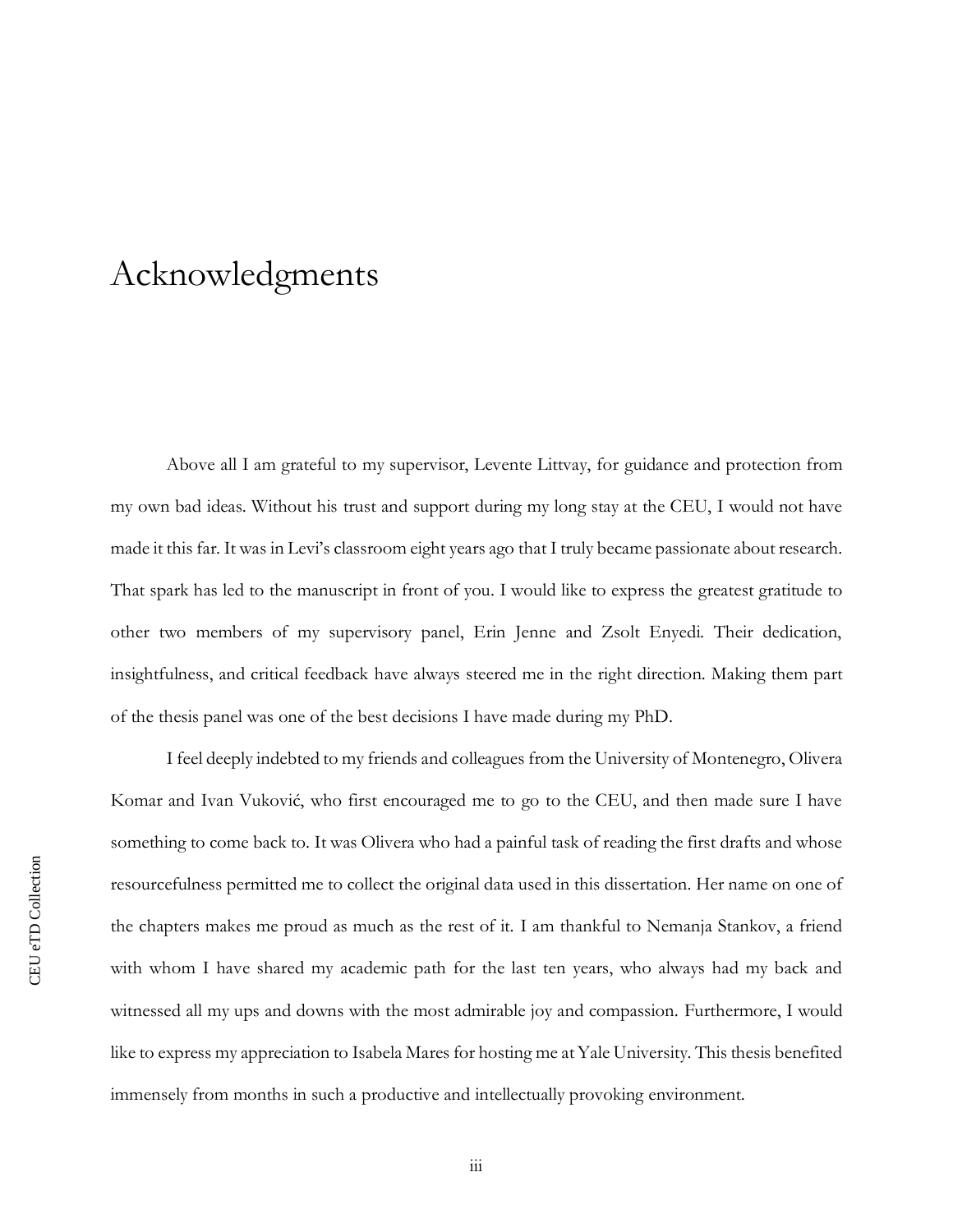This work has been influenced by so many friends and colleagues who I met during my time at CEU. It would be impossible to name all of them and it would be terribly ungrateful on my part to forget any. Most surely, I feel especially obliged towards my colleagues from the Doctoral School and Political Behavior Research Group (PolBeRG), with whom I shared ideas, laughed over beer and cards, and dreamed of the day when our PhD dissertations would be behind us. Now, when everything is done, I sure miss our time in Budapest. Without them, this journey would have been a lonely and unpleasurable experience. I am also sincerely thankful to the students who participated in classes I taught or assisted. Their curiosity and insightful questions were an endless source of motivation for improvement.

Last, achieving this would not have been possible without the support of my family. My parents, Snežana and Srđan, my grandma Branka, and my brother Vlado, have always been there for me. This is their accomplishment as much as it is mine. I owe special thanks to Kristina, who I was lucky enough to meet (again). Her tolerance, unyielding support, and patience kept me from falling apart during years of struggle and insane working hours.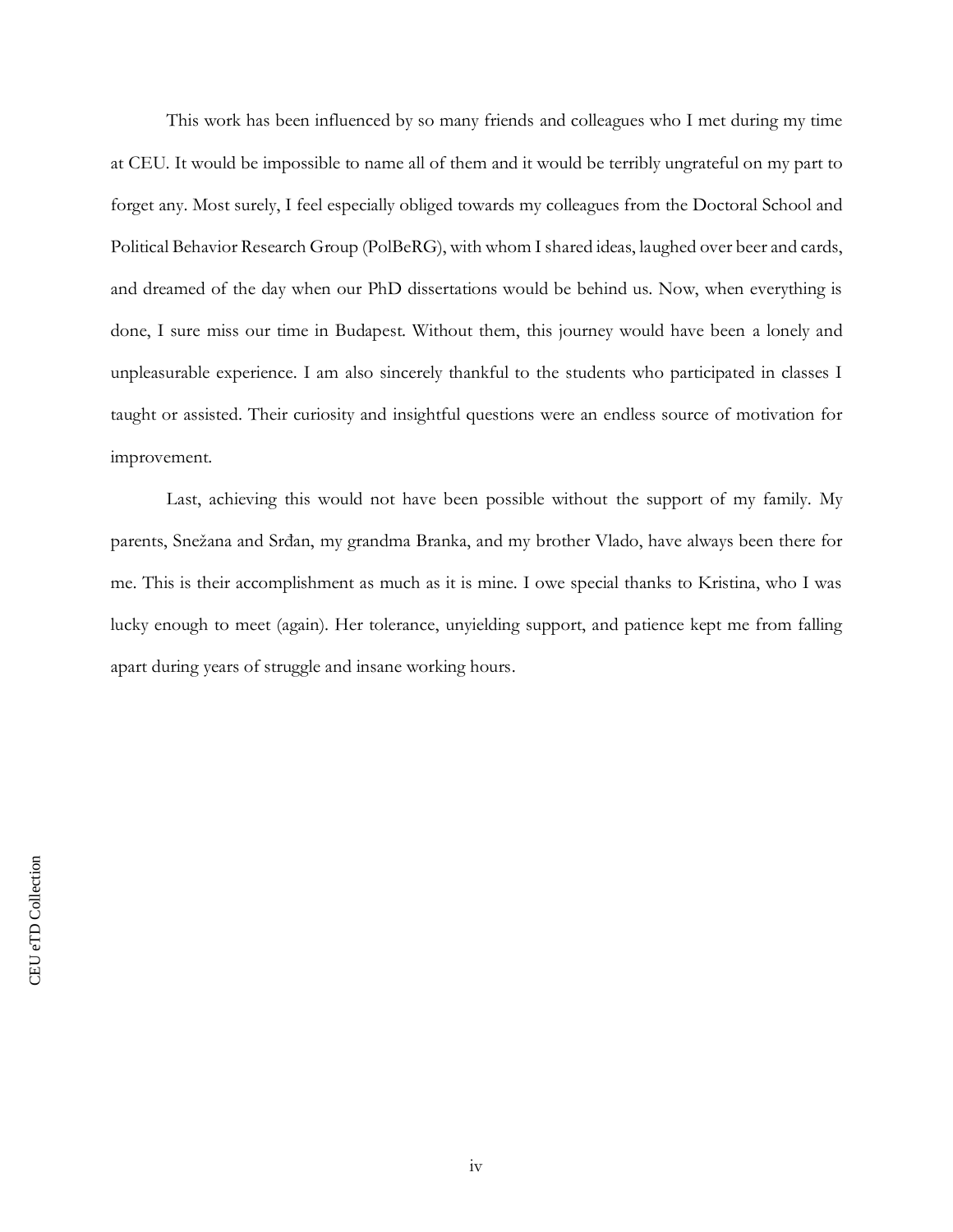### Abstract

The question of whether (and how) ethnic divisions affect electoral competition has occupied the attention of comparative politics for decades. The main question addressed in this dissertation is under what conditions the supposed negative effects of ethnicity on electoral outcomes occur, and when they can be mitigated. In ontological terms, this dissertation diverges from the primordial theories that dominate the study of ethnicity in electoral politics. Instead, it assumes that democratic competition is not necessarily juxtaposed to ethnopolitics, as socially constructed ethnic identities are capable of producing dynamic electoral contestation. While variation in the outcomes of ethnopolitics stems from several sources, this dissertation focuses on the role of contextual factors. It sets out from the supposition that the ethnic effect varies across features that are multilevel in nature: individual membership, group's size, spatial distribution, internal structure, as well as overall ethnic composition of a polity.

Chapter 1 serves as an introduction to the thesis. Since the dissertation is developed as a paperbased thesis, composed of four entirely separate papers, each with their unique theoretical chapters, methodology and data, the purpose of this introduction is to emphasize the overarching theme and joint contribution. I also use the introduction for conceptualization and situating my research in the wider research agenda.

The empirical chapters start with Chapter 2, in which the effect of a country's ethnic composition on the strength of the programmatic linkage is investigated. The hypothesized effect of ethnic diversity on proximity voting is identified against a number of potentially confounding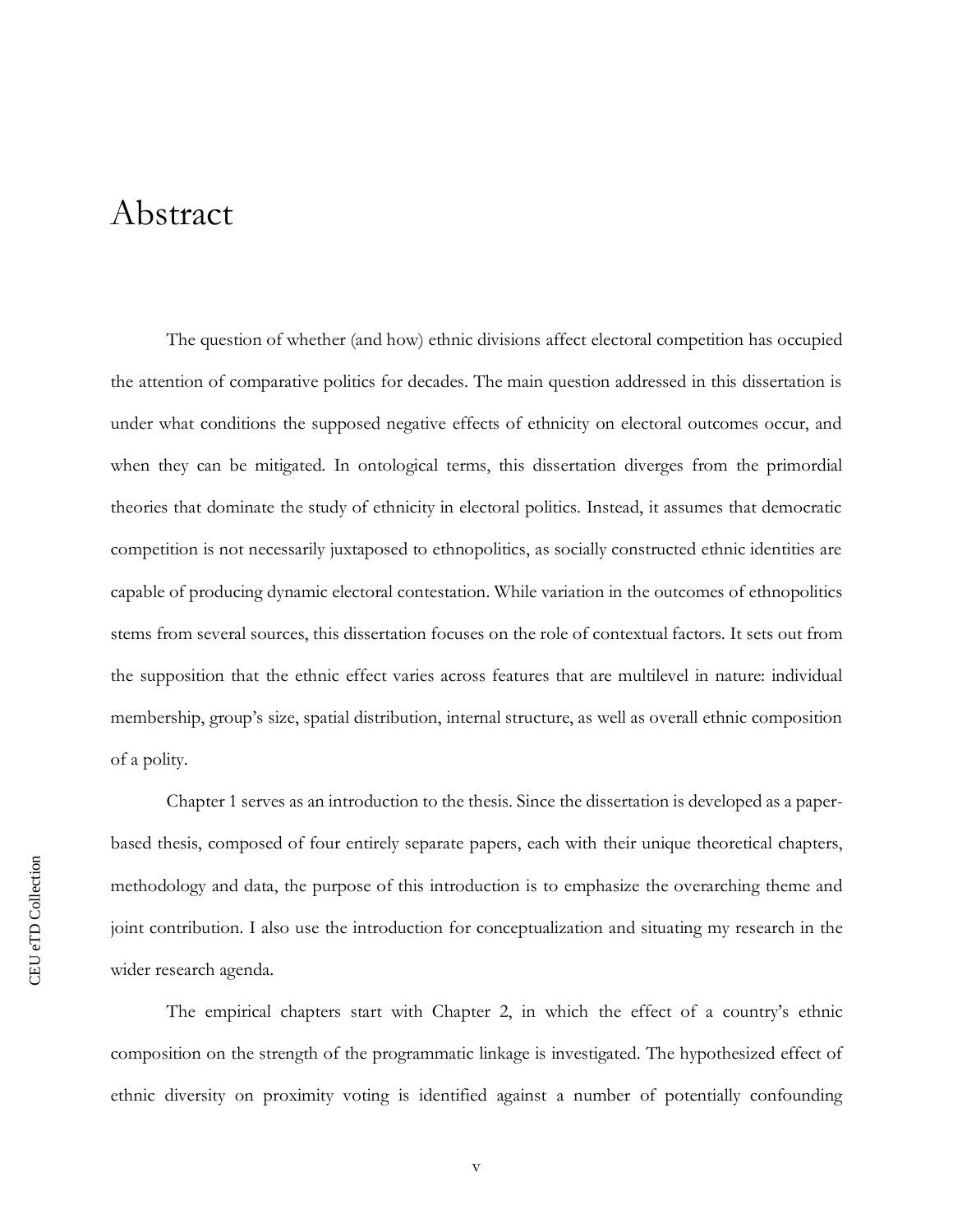demographic, political and socio-economic factors. The evidence suggests the presumed negative effect of ethnic diversity is overstated, since the programmatic linkage is hurt by diversity only under peculiar set of conditions, such as high intergroup discrimination and economic inequality.

Chapter 3 studies the most frequently observed alternative to the programmatic linkage – clientelistic exchange. More precisely, the study leverages a quasi-experimental design to show how the demographic composition of local settlements affects the targeting of ethnic minorities. The data reveals strategic targeting of minorities in settlements where they are demographically dominated by other ethnic groups, and thus less likely to weigh the material benefits against group norms in favor of the latter.

In Chapters 4 and Chapter 5, the thesis moves from the citizen-party linkage to studying the effect of ethnicity on party choice. Chapter 4 tackles one of the most critical issues in contemporary politics – the rise of anti-immigrant radical right-wing parties. More precisely, its studies the previously disregarded role of the spatial distribution of Muslim immigrants on electoral support for radical rightwing parties in Western Europe. The results show that an increase in the size of the Muslim immigrant population boosts support for the RRW only under condition of geographic segregation.

Chapter 5 studies the role of the internal divisions of ethnic groups on their political and electoral preferences. Specifically, the study examines the role of tribal identity in voting for the nationbuilding elites in post-communist Montenegro. The evidence suggests the significant role of tribal affiliations both in voting and categorization of political candidates.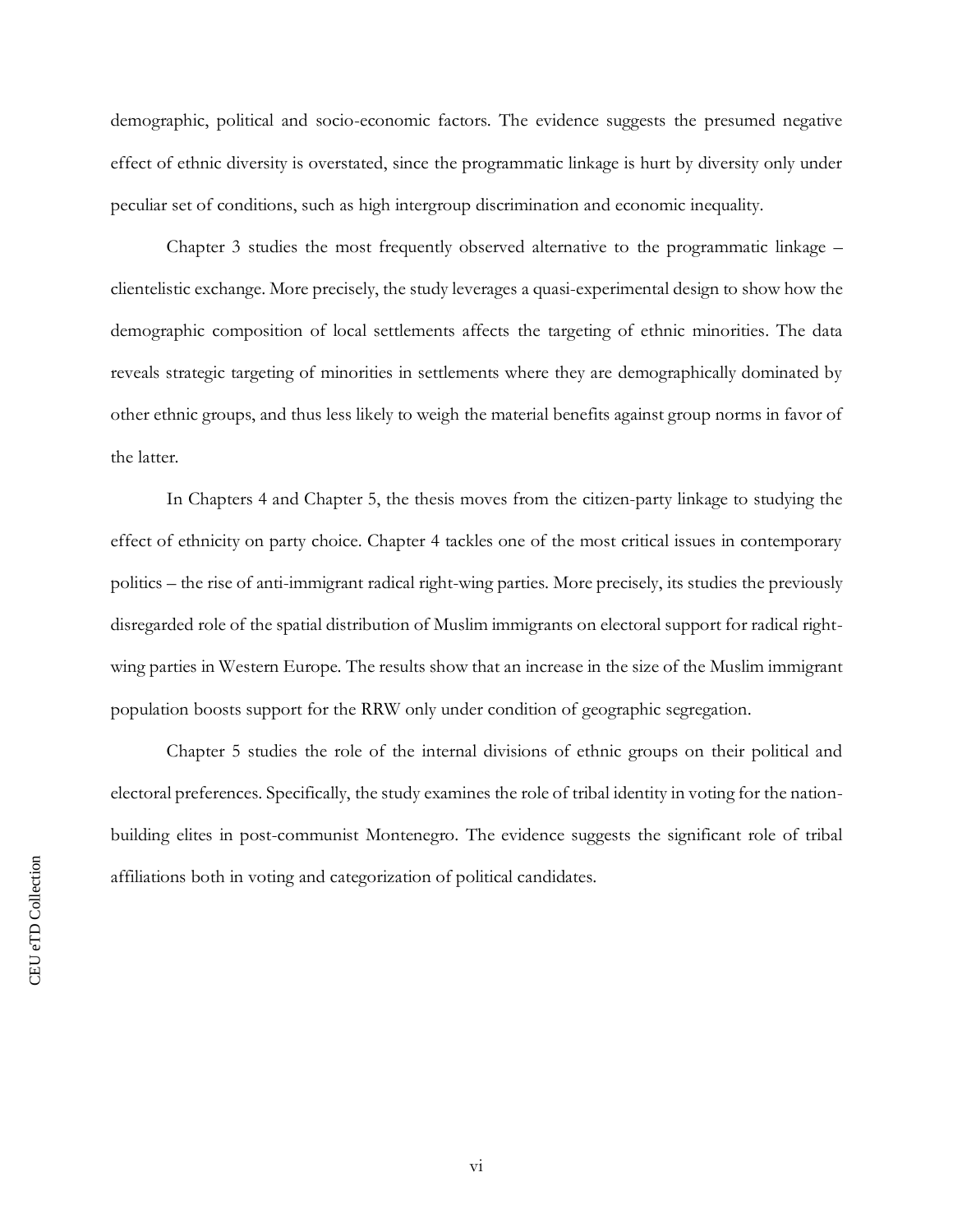# Table of Contents

#### 2 DOES DIVERSITY HINDER RATIONAL VOTING? THE ROLE OF ETHNICITY IN PROGRAMMATIC CITIZEN-PARTY LINKAGE ......................... 28

#### 3 THE RIGHT "WHO" AT THE RIGHT "WHERE": THE ROLE OF LOCAL DEMOGRAPHY IN VOTE-BUYING IN MONTENEGRO............ 55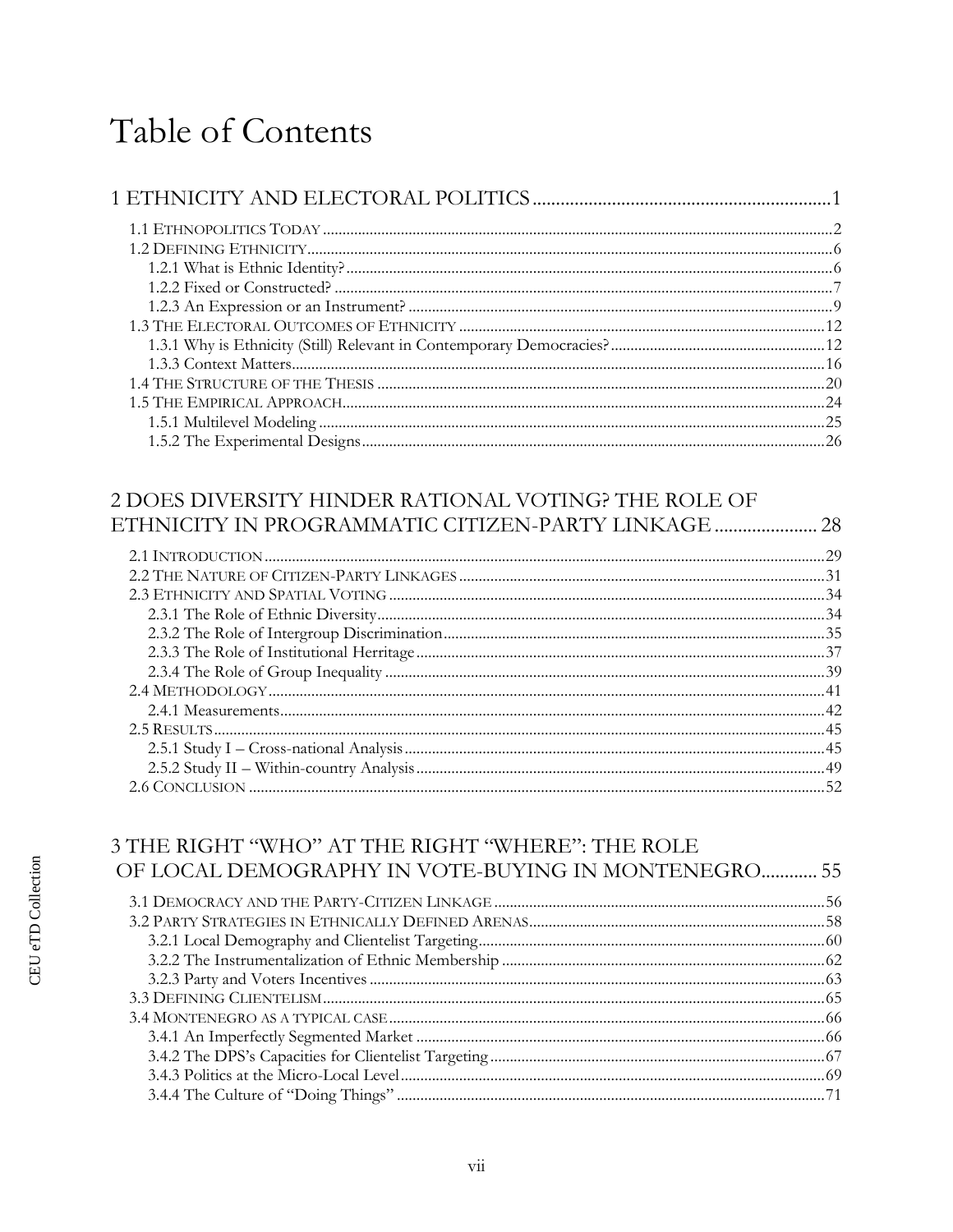#### 4 IMMIGRANT SEGREGATION AND THE RISE OF

#### **5 TRIBAL POLITICS IN THE BALKANS:**

| 5.3 THE POLITICAL CONSEQUENCES OF TRIBAL IDENTITY IN CONTEMPORARY MONTENEGRO126 |  |
|---------------------------------------------------------------------------------|--|
|                                                                                 |  |
|                                                                                 |  |
|                                                                                 |  |
|                                                                                 |  |
|                                                                                 |  |
|                                                                                 |  |
|                                                                                 |  |
|                                                                                 |  |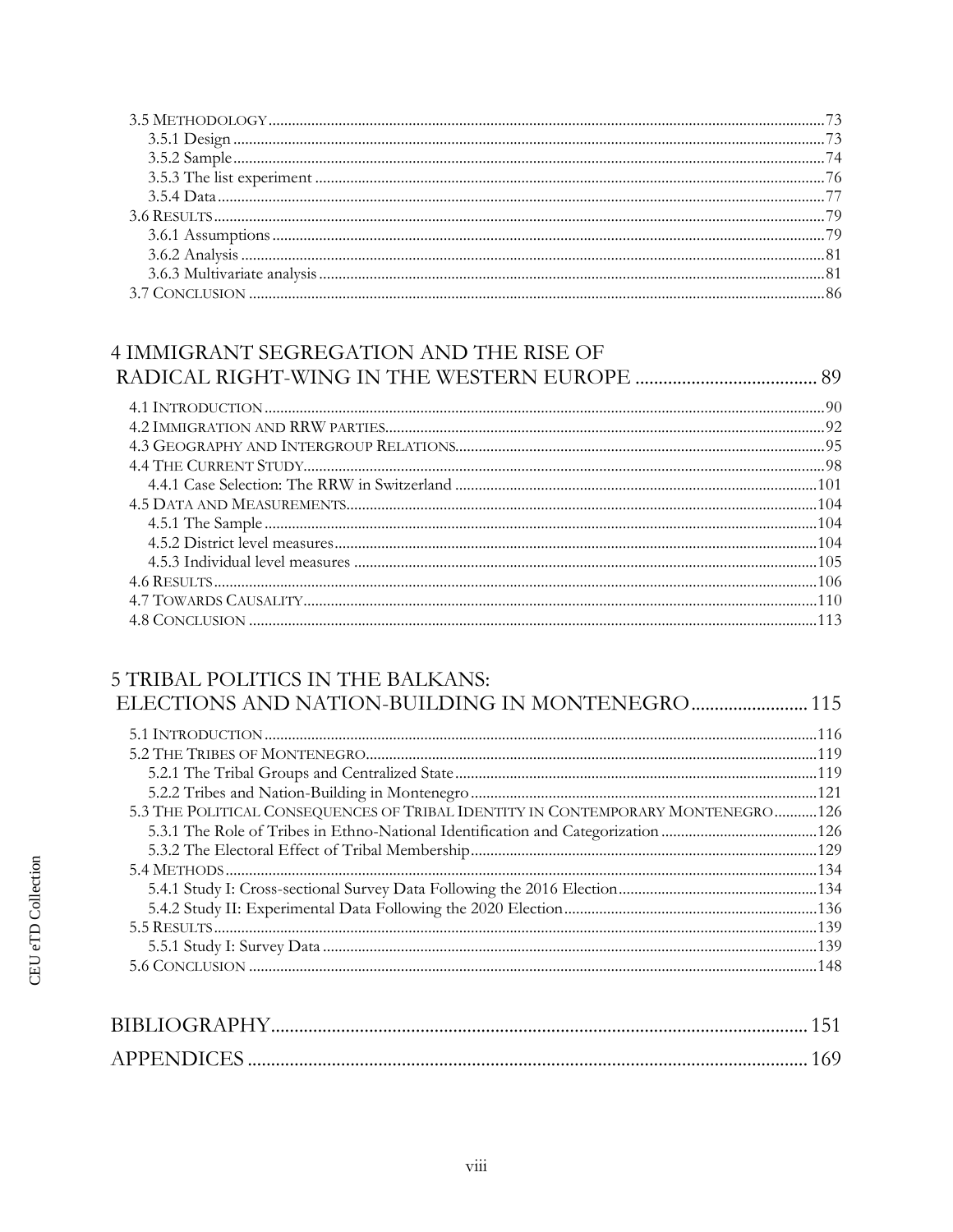### List of Tables

Table 2.1: Stepwise Models for Proximity Voting (CSES) Table 2.2: Stepwise Models for Proximity Voting (Brazil) Table 3.1: Description of the Municipalities Included in the Study Table 3.2: List Experiment Balance Test Table 3.3: Estimated Incidence of Vote-Buying Table 3.4: Correlates of Vote-Buying in Montenegro Table 4.1: Stepwise Models Explaining Support for the SVP Table 5.1: Attributes of Candidates' Profiles

Table 5.2: Stepwise Models Explaining Support for the DPS

Table A.2.1: Full Stepwise Models for Proximity Voting (CSES) Table A.3.4. Full Models for Correlates of Vote-Buying in Montenegro Table A.4.1: Full Stepwise Models Explaining Support for the SVP Table A.5.2: Full Stepwise Models Explaining Support for the DPS

- Table B.2.1: List of Countries in the Sample
- Table B.2.2: List of Brazilian Municipalities in the Sample
- Table B.3: List of Localities Included in the Analysis
- Table B.4: List of Swiss Districts in the Sample
- Table B.5: List of Tribes Included in the Analysis